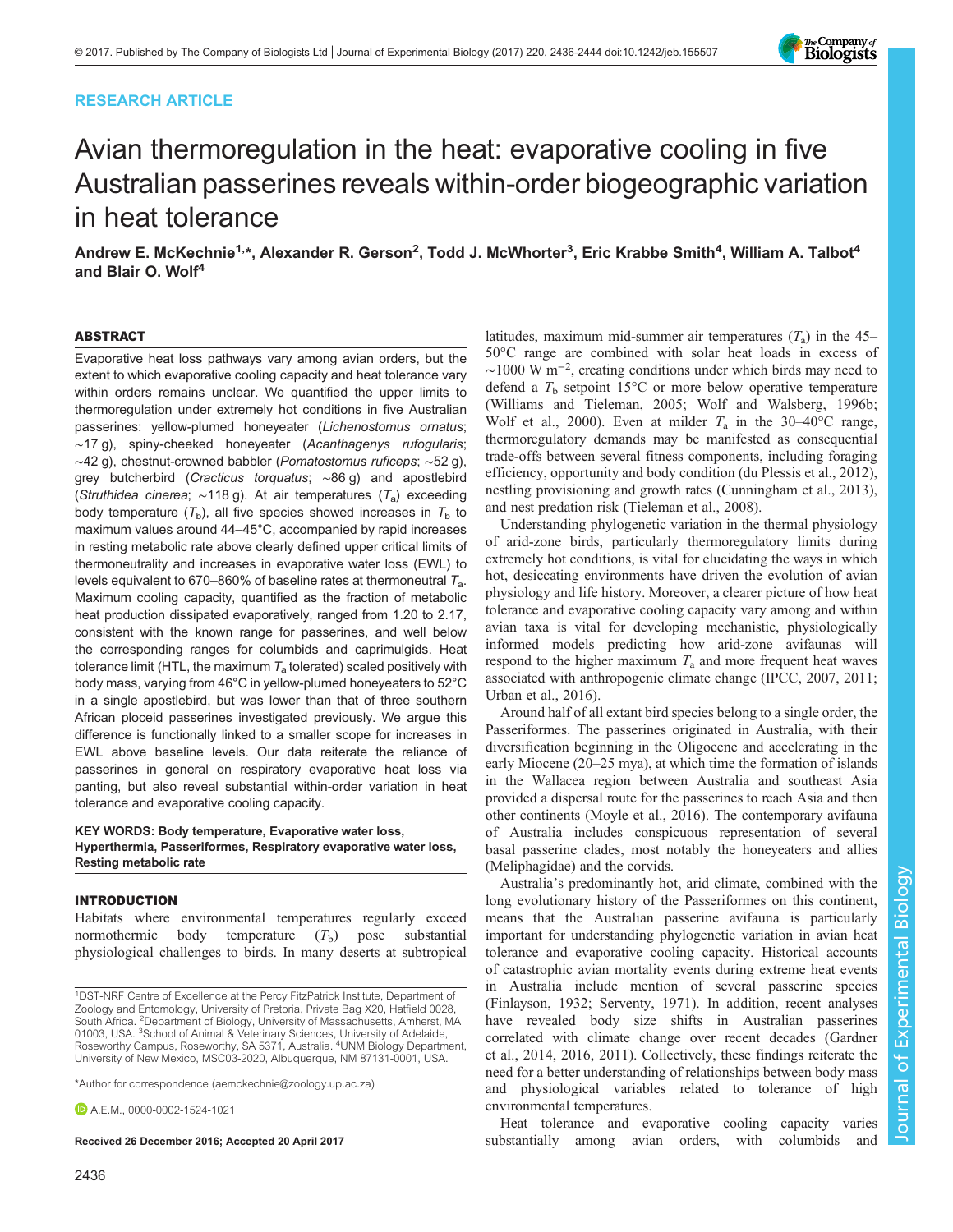| <b>List of symbols and abbreviations</b> |                                                     |  |  |  |  |  |
|------------------------------------------|-----------------------------------------------------|--|--|--|--|--|
| A <sub>B</sub>                           | apostlebird (Struthidea cinerea)                    |  |  |  |  |  |
| C <sub>B</sub>                           | chestnut-crowned babbler (Pomatostomus ruficeps)    |  |  |  |  |  |
| EHL.                                     | evaporative heat loss                               |  |  |  |  |  |
| <b>EWL</b>                               | evaporative water loss                              |  |  |  |  |  |
| GB.                                      | grey butcherbird (Cracticus torquatus)              |  |  |  |  |  |
| $M_h$                                    | body mass                                           |  |  |  |  |  |
| <b>MHP</b>                               | metabolic heat production                           |  |  |  |  |  |
| <b>RFR</b>                               | respiratory exchange ratio                          |  |  |  |  |  |
| <b>RFWI</b>                              | respiratory evaporative water loss                  |  |  |  |  |  |
| <b>RMR</b>                               | Resting metabolic rate                              |  |  |  |  |  |
| SН                                       | spiny-cheeked honeyeater (Acanthagenys rufogularis) |  |  |  |  |  |
| $T_{\rm{a}}$                             | air temperature                                     |  |  |  |  |  |
| $T_{h}$                                  | body temperature                                    |  |  |  |  |  |
| $T_{\text{inc}}$                         | upper critical limit of thermoneutrality            |  |  |  |  |  |
| <b>TNZ</b>                               | thermoneutral zone                                  |  |  |  |  |  |
| $V_{CO2}$                                | carbon dioxide production                           |  |  |  |  |  |
| YH                                       | yellow-plumed honeyeater (Lichenostomus ornatus)    |  |  |  |  |  |
|                                          |                                                     |  |  |  |  |  |

caprimulgids possessing much more efficient evaporative cooling pathways compared with passerines [\(McKechnie et al., 2016b](#page-8-0); O'[Connor et al., 2017; Wolf and Walsberg, 1996a](#page-8-0); [Gerson et al.,](#page-8-0) [2014](#page-8-0)). However, comparisons between columbids and passerines, in particular, are confounded by a lack of overlap in body mass  $(M<sub>b</sub>)$ . For instance, the heat tolerance limits and maximum evaporative cooling capacities of three ploceid passerines were lower than those of four columbids [\(McKechnie et al., 2016b; Whitfield](#page-8-0) [et al., 2015](#page-8-0)), but there was almost no overlap in the  $M<sub>b</sub>$  ranges in these two studies ( passerines: 10–40 g; columbids: 37–186 g). In order to meaningfully compare these variables across taxa and examine variation in their scaling, we need data from largerbodied passerines, for which many opportunities exist among Australian birds.

Previous studies of thermoregulation in Australian passerines have generally not involved measurements of  $T<sub>b</sub>$ , evaporative water loss (EWL) or resting metabolic rate (RMR) at  $T_a$  values above 45°C [\(Ambrose et al., 1996;](#page-7-0) [Burton and Weathers, 2003; Collins et al.,](#page-8-0) [1980](#page-8-0); [Williams and Main, 1976](#page-8-0)). Moreover, investigations into passerine evaporative cooling elsewhere have typically focused on species smaller than 60–70 g (Dmi'[el and Tel-Tzur, 1985](#page-8-0); [Tieleman](#page-8-0) [and Williams, 2002](#page-8-0); [Ward and Pinshow, 1995](#page-8-0); [Whitfield et al.,](#page-8-0) [2015](#page-8-0); [Williams, 1999](#page-8-0); [Wolf and Walsberg, 1996a;](#page-8-0) but see also [Marder, 1973\)](#page-8-0). Consequently, it remains unclear (a) how heat tolerance and evaporative cooling capacity scale with  $M<sub>b</sub>$  in larger passerines, and (b) whether these traits vary among passerine families and/or among the passerine avifaunas of different continents.

We quantified heat tolerance and evaporative cooling capacity in five Australian passerines spanning a ∼7-fold range in body mass from ∼15 to ∼120 g, using the same methods as those employed in a number of recent studies [\(McKechnie et al.,](#page-8-0) [2016b; Smith et al., 2015; Whitfield et al., 2015\)](#page-8-0). We predicted that these species would show positive scaling of heat tolerance limits, as has been reported for passerines elsewhere [\(Whitfield](#page-8-0) [et al., 2015\)](#page-8-0). We also expected that thermoregulation at high  $T_a$  would be characterized by the same clearly defined upper critical limits of thermoneutrality  $(T_{uc})$  and rapid increases in RMR at  $T_a > T_{uc}$  evident among passerines in general, contrary to the situation in taxa such as columbids and caprimulgids [\(McKechnie et al., 2016b;](#page-8-0) O'[Connor et al., 2017; Whitfield](#page-8-0) [et al., 2015\)](#page-8-0).

# MATERIALS AND METHODS

## Study species and site

We measured heat tolerance and evaporative cooling capacity in five species: yellow-plumed honeyeater [YH; *Lichenostomus ornatus* (Gould 1838); Meliphagidae, mean±s.d.  $M_b=16.72\pm1.65$  g, n=20], spiny-cheeked honeyeater (SH; Acanthagenys rufogularis Gould 1838; Meliphagidae,  $M_b$ =41.68±4.71 g, n=20), chestnutcrowned babbler [CB; Pomatostomus ruficeps (Hartlaub 1852); Pomatostomidae,  $M_b = 51.96 \pm 3.90$  g,  $n=17$ ], grey butcherbird [GB; Cracticus torquatus (Latham 1801); Artamidae,  $M_b$ =86.01±6.62 g,  $n=16$ ] and apostlebird (AB; Struthidea cinerea Gould 1837; Corcoracidae,  $M_b=117.55\pm10.20$  g,  $n=7$ ].

The study took place in Gluepot Reserve, South Australia (33°46′S, 140°07′E), between 30 January and 16 March 2014. Birds were captured using Japanese mist nets, and initially held in cloth bags before being transported to a field laboratory. None of the study species are sexually dimorphic, and individuals used in the study were not sexed. All birds used in the study were adults and appeared to be in good condition. No individuals showing evidence of a brood patch were used. Measurements took place on the same day as each individual was captured. Birds were held in cages constructed of shade cloth with food and water available ad libitum. Birds were always offered water before experimental measurements, and a feeding tube attached to a syringe was used to introduce 5–10 ml of water directly into the crop if they were unwilling to drink, which was the case for most individuals. Measurements typically lasted 2–3 h, resulting in  $M<sub>b</sub>$  loss (expressed as a percentage of initial  $M<sub>b</sub>$  at the start of measurements) of 3.9 $\pm$ 2.0% in YH, 3.3±1.4% in SH, 3.1±1.2% in CB, 6.6±2.2% in GB and 5.3  $\pm 1.5\%$  in AB. Time in captivity did not exceed 24 h, after which birds were released at the site of capture.

Habitats at Gluepot Reserve consist of summer, red and yorrell mallee scrub and black oak woodland. The climate is hot and arid, with a mean annual precipitation of  $276\pm96$  mm. Maximum  $T_a$ during January (the hottest month) averages 33.8±5.7°C, and maximum  $T_a$  exceeds 40°C on 12.9±5.2 days year<sup>-1</sup> (weather records for 2000–2016 obtained from Bureau of Meteorology [www.](http://www.bom.gov.au) [bom.gov.au\)](http://www.bom.gov.au).

All experimental procedures were approved by the Animal Ethics Committees of the University of Adelaide (S-2013-151A) and the University of Pretoria ( protocol EC054-16), and the Institutional Animal Care and Use Committee of the University of New Mexico (12-1005370-MCC). Birds were captured under a permit issued by the Department of Environment, Water and Natural Resources South Australia (E26141-2).

#### Gas exchange and temperature measurements

The same methods and equipment described by [Whitfield et al.](#page-8-0) [\(2015\)](#page-8-0) were used to measure  $T_a$  and  $T_b$ . A temperature-sensitive passive integrated transponder (PIT) tag (Biomark, Boise, ID, USA) was injected intraperitoneally into the abdominal cavity of each bird, with a reader and transceiver system (model FS2001, Biomark) subsequently used to measure  $T<sub>b</sub>$ . We measured carbon dioxide production ( $\dot{V}_{\text{CO}_2}$ ) and EWL over the  $T_a$  range 30–52°C, also using the same experimental setup as described by [Whitfield et al. \(2015\)](#page-8-0) for their measurements during the 2013 season. Birds were placed individually in 4 l plastic chambers. Within the chambers, birds stood on a platform of plastic mesh 10 cm above a 1 cm layer of mineral oil to trap excreta. Flow rates of 2.5–40 l min−<sup>1</sup> were used depending on the experimental  $T_a$  and chamber volume, in order to keep chamber humidity below ∼5 ppt so that humidity within the chamber remained low. As was the case in several previous studies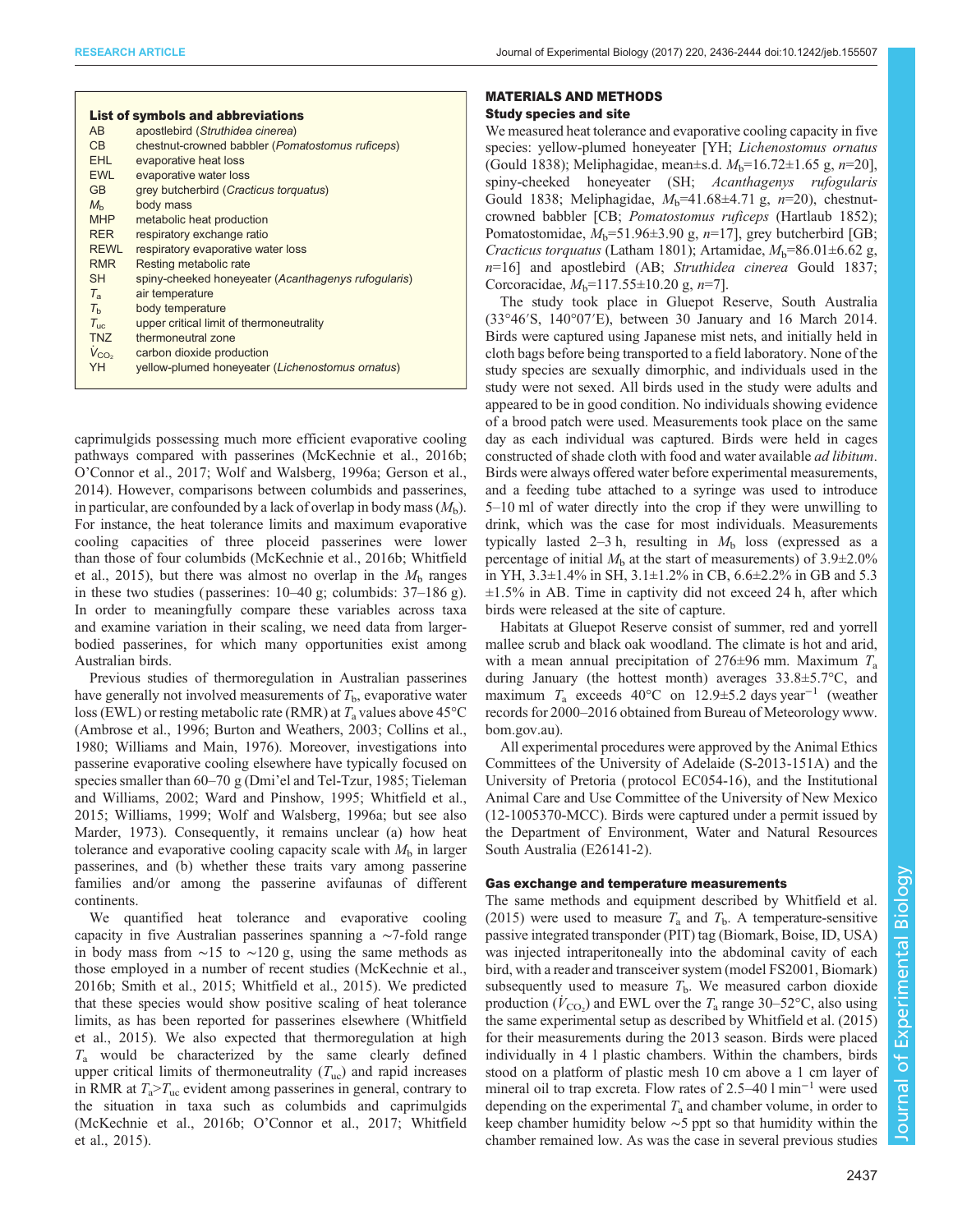<span id="page-2-0"></span>[\(McKechnie et al., 2016a,b](#page-8-0); [Whitfield et al., 2015](#page-8-0)), we found that reducing chamber humidity by means of increasing flow rate during the course of measurements usually kept birds calm while serving the dual purpose of maintaining water vapour gradients similar to natural desert conditions.

#### Experimental protocol

Experiments took place during the day using the protocol described by [Whitfield et al. \(2015\)](#page-8-0), with birds exposed to progressively higher  $T_a$  using a stepped profile of  $T_a=30$ , 35 and 40°C, and thereafter 2°C increments at  $T_a$ >40°C. Each individual was exposed to a maximum of three  $T_a$  values >40°C, with the exception of one CB and one AB that were each exposed to four  $T_a$  values. Birds spent a minimum of 10 min, and on average  $\sim$ 30 min, at each  $T_a$  value, and were continually monitored during measurements using a video camera and an infrared light source [\(Whitfield et al., 2015\)](#page-8-0). Our approach to identifying the heat tolerance limits was the same as that described by [Whitfield et al.](#page-8-0) [\(2015\)](#page-8-0) and followed by [McKechnie et al. \(2016a](#page-8-0),[b\)](#page-8-0) and [Smith](#page-8-0) [et al. \(2015\),](#page-8-0) with measurements terminated when a bird was either (a) obviously stressed (sustained escape behaviour such as agitated jumping, pecking and/or wing flapping), or (b) showing signs of extreme heat stress such as loss of coordination or balance, or a sudden decrease in EWL, RMR and/or an uncontrolled increase in  $T<sub>b</sub>$ . In the last-mentioned situation, the bird was considered to have reached its upper limit of heat tolerance, and the  $T_a$  associated with the onset of these signs of heat stress and/or  $T<sub>b</sub>$  approaching 45°C was considered the thermal endpoint for that individual. During measurements, the behaviour

of birds while in the chamber was scored on a scale from 0 to 5, where 0 corresponded to a completely calm individual sitting immobile and 5 corresponded to a highly agitated bird exhibiting sustained escape behaviour. Data analyses were restricted to data corresponding to an activity score of 0–3. Any bird that reached its thermal endpoint was removed from the chamber and held in front of an air-conditioner producing chilled air, often with a cotton pad soaked in ethanol rubbed on the bird's body in order to augment heat loss ([Whitfield et al., 2015](#page-8-0)).

#### Data analyses

In order to ensure comparability among studies, we analysed our data in the same way as [Whitfield et al. \(2015\), McKechnie et al.](#page-8-0) [\(2016a](#page-8-0),[b\)](#page-8-0) and [Smith et al. \(2015\).](#page-8-0) We present whole-animal values, although in the case of EWL we calculated the slope of massspecific EWL versus  $T_a$  to facilitate comparisons with the allometric equation presented by [McKechnie and Wolf \(2010\).](#page-8-0) Rates of EWL were converted to rates of evaporative heat loss (EHL, W) assuming a latent heat of vaporisation of water of 2.406 J mg−<sup>1</sup> at 40°C ([Tracy](#page-8-0) [et al., 2010\)](#page-8-0). We suspect that birds were post-absorptive at the time of measurements, but were unable to confirm this. The high flow rates we used to keep chamber humidity values low precluded the measurement of oxygen consumption and hence respiratory exchange ratio (RER). We hence assumed RER=0.71, indicative of lipid metabolism ([Walsberg and Wolf, 1995](#page-8-0)), and converted rates of  $\dot{V}_{\text{CO}_2}$  to metabolic rate (W) using 27.8 J ml<sup>-1</sup> CO<sub>2</sub> [\(Withers, 1992\)](#page-8-0).

We used broken-stick linear regression models fitted in the R package segmented ([Muggeo, 2008](#page-8-0)) to identify inflection points,

> Fig. 1. Relationship between resting metabolic rate (RMR) and air temperature  $(T_a)$  in five Australian passerines. Data are for yellowplumed honeyeater (Lichenostomus ornatus, YH), spiny-cheeked honeyeater (Acanthagenys rufogularis, SH), chestnut-crowned babbler (Pomatostomus ruficeps, CB), grey butcherbird (Cracticus torquatus, GB) and apostlebird (Struthidea cinerea, AB). Open circles indicate individuals that reached thermal endpoints; crosses indicate two anomalous RMR points in the GB data that we treated as outliers. For each species, the solid line is the segmented linear regression model that provided the best fit. Note that the scaling of the y-axes varies among panels. The bottom right panel shows the regression models for all five species plotted together for comparative purposes (red, YH; green, SH; blue, CB; black, GB; pink, AB).

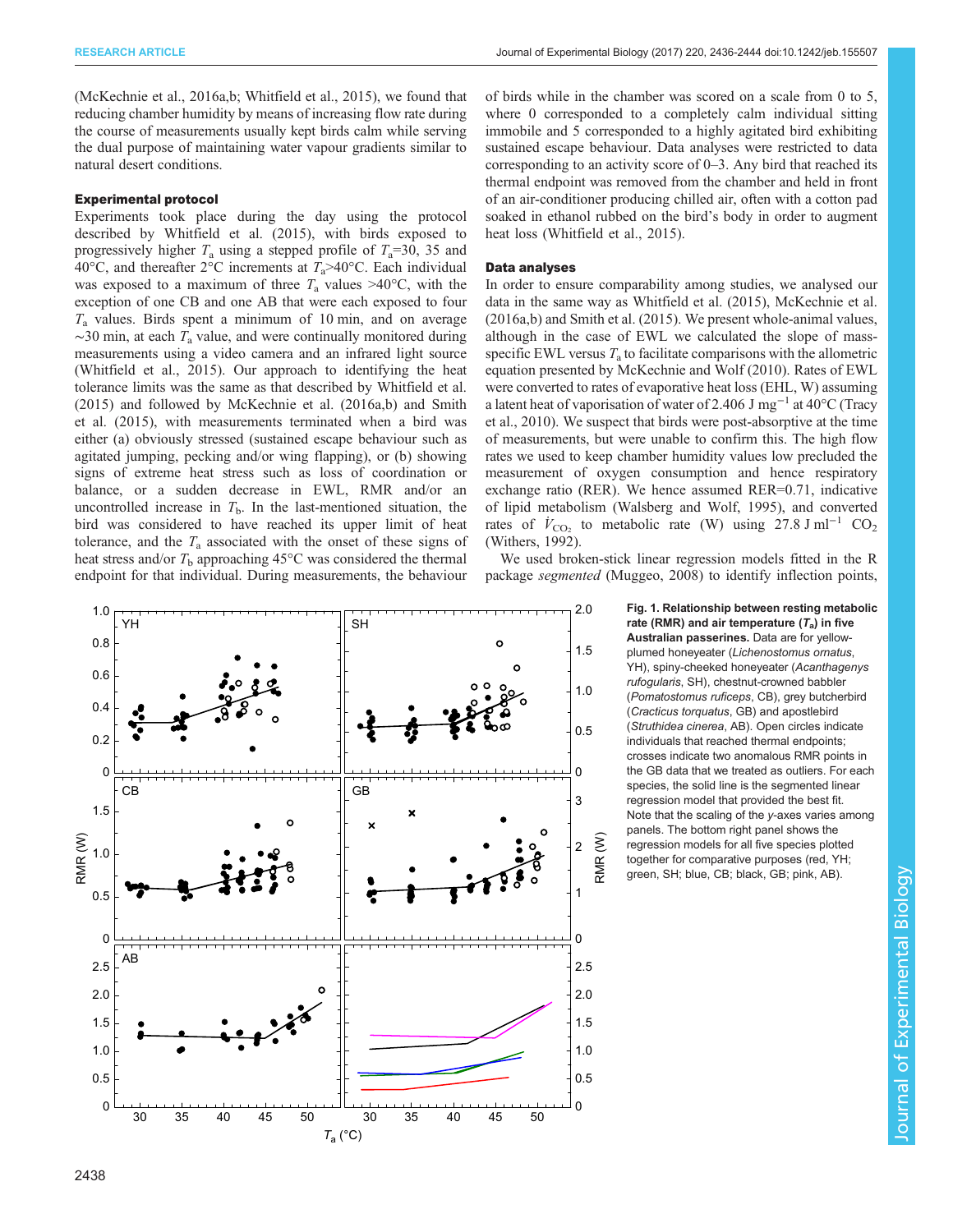<span id="page-3-0"></span>and then fitted linear mixed effects models that included individual identity as a random factor in the R package *nlme* (version 3.57; [https://CRAN.R-project.org/package=nlme\)](https://CRAN.R-project.org/package=nlme). In the case of GB, three very high RMR data at  $T_a=30$  and 35°C were excluded from analyses. Despite these individuals being inactive (behaviour score=0), these data were not associated with elevations in  $T<sub>b</sub>$  or EWL, and we consider them to represent outliers [\(Fig. 1\)](#page-2-0). All values are presented as means±s.d.

#### RESULTS

## $T<sub>b</sub>$  and thermal endpoints

Normothermic  $T<sub>b</sub>$  at  $T<sub>a</sub>=30$ °C, which appeared to fall within the thermoneutral zone (TNZ, i.e. the range of  $T_a$  values below the inflection point for RMR) of all five species ([Fig. 1](#page-2-0)), varied over ∼0.6°C from 40.1±0.9°C in YH to 40.7±0.3°C in CB (Table 1). All five species showed significant increases in  $T<sub>b</sub>$  when exposed to high  $T_a$  [\(Fig. 2\)](#page-4-0). The inflection point above which  $T_b$  increased was at  $T_a \approx 35$ °C in all species except AB, in which the inflection in  $T_b$  occurred only at  $T_a \approx 46^{\circ}$ C (Table 1, [Fig. 2](#page-4-0)). Excluding the single AB datum at  $T_a \approx 52^{\circ}\text{C}$  causes the inflection point to shift downwards to  $T_a=42.2$ °C, which does not change the conclusion that the inflection point for  $T<sub>b</sub>$  is substantially higher in this species than in the other four. In all five species, at  $T_a$  above the inflection point,  $T<sub>b</sub>$  increased approximately linearly to maximum values that varied from 44.2±0.2°C ( $n=4$ ) in CB to 45.3°C ( $n=1$ ) in AB (Table 1). The slope of  $T<sub>b</sub>$  above the inflection point was not related to  $M<sub>b</sub>$  in any consistent way, but varied from 0.23°C per 1°C change in  $T_a$  in CB to 0.58°C in AB. The maximum  $T_a$  reached varied from 46°C in YH to 52°C in a single AB, and was positively related to  $M<sub>b</sub>$ (Table 1).

#### RMR

Minimum RMR values within the TNZ varied from 0.32 W in YH to 1.13 W in GB (Table 1). All five species showed a clear  $T_{\text{uc}}$  above which RMR increased ([Fig. 1\)](#page-2-0), with the  $T_{\text{uc}}$  generally higher in larger species, ranging from  $T_a=33.9$ °C in YH to  $T_a=44.9$ °C in AB. Above the  $T_{\text{uc}}$ , RMR increased to maximum values equivalent to 154–196% of minimal thermoneutral values in YH, SH, CB and GB. In AB, maximum RMR in four individuals at  $T_a=50^{\circ}$ C was equivalent to 146% of minimum thermoneutral values, but the equivalent value for a single bird that reached its thermal limit at  $T_a$ =52°C was 186% ([Fig. 1](#page-2-0)). In all five species, panting commenced at  $T_a$  between 40.5 and 41.7°C (Table 1).

## EWL

Minimum EWL at  $T_a$  within the TNZ varied from 0.12 g h<sup>-1</sup> in YH to 0.59 g h<sup>-1</sup> in GB (Table 1, [Fig. 3\)](#page-5-0). All five species showed clear inflection points above which EWL increased rapidly; these varied from  $T_a=37.6$ °C in YH to  $T_a=42.2$ °C in CB and GB (Table 1, [Fig. 3\)](#page-5-0). The slope of the relationship between EWL and  $T_a$  above the inflection point scaled positively with  $M<sub>b</sub>$ , whereas the slope for mass-specific EWL scaled negatively ([Table 2\)](#page-4-0). Maximum rates of EWL ranged from 0.83 g h<sup>-1</sup> in YH to 4.07 g h<sup>-1</sup> in AB, with the fractional increase in EWL (i.e. the ratio of maximum values to those in the TNZ) ranging from  $\sim$  6.7 (GB) to  $\sim$ 8.6 (SH) (Table 1). Maximum EHL/metabolic heat production (MHP) generally increased with  $M<sub>b</sub>$  ([Fig. 4](#page-6-0)) from 1.20 in YH to 1.67 in AB, exceeding 2 only in GB (Table 1). It should be noted, however, that these values are based on the assumption that RER=0.71, i.e. the metabolic substrate during gas exchange measurements consisted entirely of lipids. If this assumption is incorrect, the actual

|                                          | Yellow-plumed        | Spiny-cheeked         | Chestnut-crowned      |                       |                              |
|------------------------------------------|----------------------|-----------------------|-----------------------|-----------------------|------------------------------|
| Variable                                 | honeyeater           | honeyeater            | babbler               | Grey butcherbird      | Apostlebird                  |
| $M_{\rm b}$ (g)                          | 16.72±1.65 (20)      | 41.68±4.71 (20)       | 51.96±3.90 (17)       | $86.01 \pm 6.62$ (16) | 117.55±10.20(7)              |
| $T_{\rm b}$                              |                      |                       |                       |                       |                              |
| Min. $T_{\rm b}$ (°C)                    | $40.09\pm0.88(9)$    | $40.28 \pm 0.65$ (9)  | $40.70 \pm 0.33$ (9)  | $40.03 \pm 0.31(7)$   | $40.67 \pm 1.28$ (3)         |
| Inflection $T_a$ (°C)                    | 34.97                | 34.59                 | 35.53                 | 34.78                 | 45.70                        |
| $T_{\rm b}$ versus $T_{\rm a}$ slope     | 0.35                 | 0.30                  | 0.23                  | 0.28                  | 0.58                         |
| Max. $T_{\rm b}$ (°C)                    | $45.01 \pm 0.55$ (6) | 44.37 (2)             | $44.15 \pm 0.21(4)$   | $44.52\pm0.42(8)$     | 43.91±0.90 (4) 45.35 (1)     |
| Max. $T_a$ (°C)                          | 46                   | 48                    | 48                    | 50                    | 50(4)52(1)                   |
| $Tb$ at onset of panting (°C)            | $43.04 \pm 1.13(17)$ | $42.31 \pm 0.62$ (20) | $42.31 \pm 0.91(17)$  | 41.25±0.69 (14)       | $41.30 \pm 1.22$ (6)         |
| $T_a$ at onset of panting (°C)           | 40.77±1.07 (17)      | 40.89±1.08 (20)       | $40.71 \pm 2.68$ (17) | $40.44\pm2.54(14)$    | $41.71 \pm 3.64(5)$          |
| <b>RMR</b>                               |                      |                       |                       |                       |                              |
| Min. RMR (W)                             | $0.32\pm0.07(9)$     | $0.56 \pm 0.12$ (9)   | $0.59 \pm 0.06$ (9)   | $1.13\pm0.30(11)$     | $1.12 \pm 0.17(3)$           |
| $T_{\text{uc}}$ (°C)                     | 33.87                | 40.34                 | 36.11                 | 41.62                 | 44.93                        |
| RMR slope (mW $°C^{-1}$ )                | 17.2                 | 47.4                  | 25.1                  | 74.1                  | 94.0                         |
| Max. RMR (W)                             | $0.52 \pm 0.18(9)$   | $1.09\pm0.30(2)$      | $0.95 \pm 0.29$ (4)   | $1.75 \pm 0.32$ (8)   | $1.64 \pm 0.10$ (4) 2.09 (1) |
| Max. RMR/min. RMR                        | 1.64                 | 1.96                  | 1.60                  | 1.54                  | $1.46$ 1.86 (1)              |
| <b>EWL</b>                               |                      |                       |                       |                       |                              |
| Min. EWL $(g h^{-1})$                    | $0.12\pm0.02$ (12)   | $0.23 \pm 0.10(9)$    | $0.30\pm0.11(9)$      | $0.59 \pm 0.18(11)$   | $0.58 \pm 0.04$ (3)          |
| Inflection $T_a$ (°C)                    | 37.55                | 38.06                 | 42.23                 | 42.20                 | 41.39                        |
| EWL slope (g $h^{-1}$ °C <sup>-1</sup> ) | 0.09                 | 0.18                  | 0.23                  | 0.32                  | 0.30                         |
| Max. EWL $(q h^{-1})$                    | $0.82\pm0.18(6)$     | $1.94\pm0.26(2)$      | $2.15\pm0.40(4)$      | $3.91 \pm 0.59$ (8)   | $4.07\pm0.38$ (4) $4.51$ (1) |
| Max. EWL/min. EWL                        | 6.88                 | 8.59                  | 7.21                  | 6.67                  | 7.087.84(1)                  |
| Min. EHL/MHP                             | $0.25 \pm 0.03$ (9)  | $0.27 \pm 0.09$ (9)   | $0.33\pm0.11(9)$      | $0.47\pm0.19(11)$     | $0.28 \pm 0.02$ (3)          |
| Max. EHL/MHP                             | $1.20\pm0.85(9)$     | $1.32\pm0.16(12)$     | $1.57 \pm 0.32$ (4)   | $2.17\pm0.37(10)$     | $1.67 \pm 0.24$ (4)          |

| Table 1. Variables related to thermoregulation at high air temperatures $(T_a)$ and evaporative cooling in five species of Australian passerines |  |
|--------------------------------------------------------------------------------------------------------------------------------------------------|--|
|--------------------------------------------------------------------------------------------------------------------------------------------------|--|

Study species: yellow-plumed honeyeater, Lichenostomus ornatus; spiny-cheeked honeyeater, Acanthagenys rufogularis; chestnut-crowned babbler, Pomatostomus ruficeps; grey butcherbird, Cracticus torquatus; apostlebird, Struthidea cinerea.

 $M_b$ , body mass; T<sub>b</sub>, body temperature; T<sub>a</sub>, air temperature; RMR, resting metabolic rate; T<sub>uc</sub>, upper critical limit of thermoneutrality; EHL, evaporative heat loss MHP, metabolic heat production.

Additional values for the apostlebird with  $n=1$  refer to a single individual that reached  $T_a=52^{\circ}$ C, whereas for most individuals the maximum  $T_a$  reached was 50°C.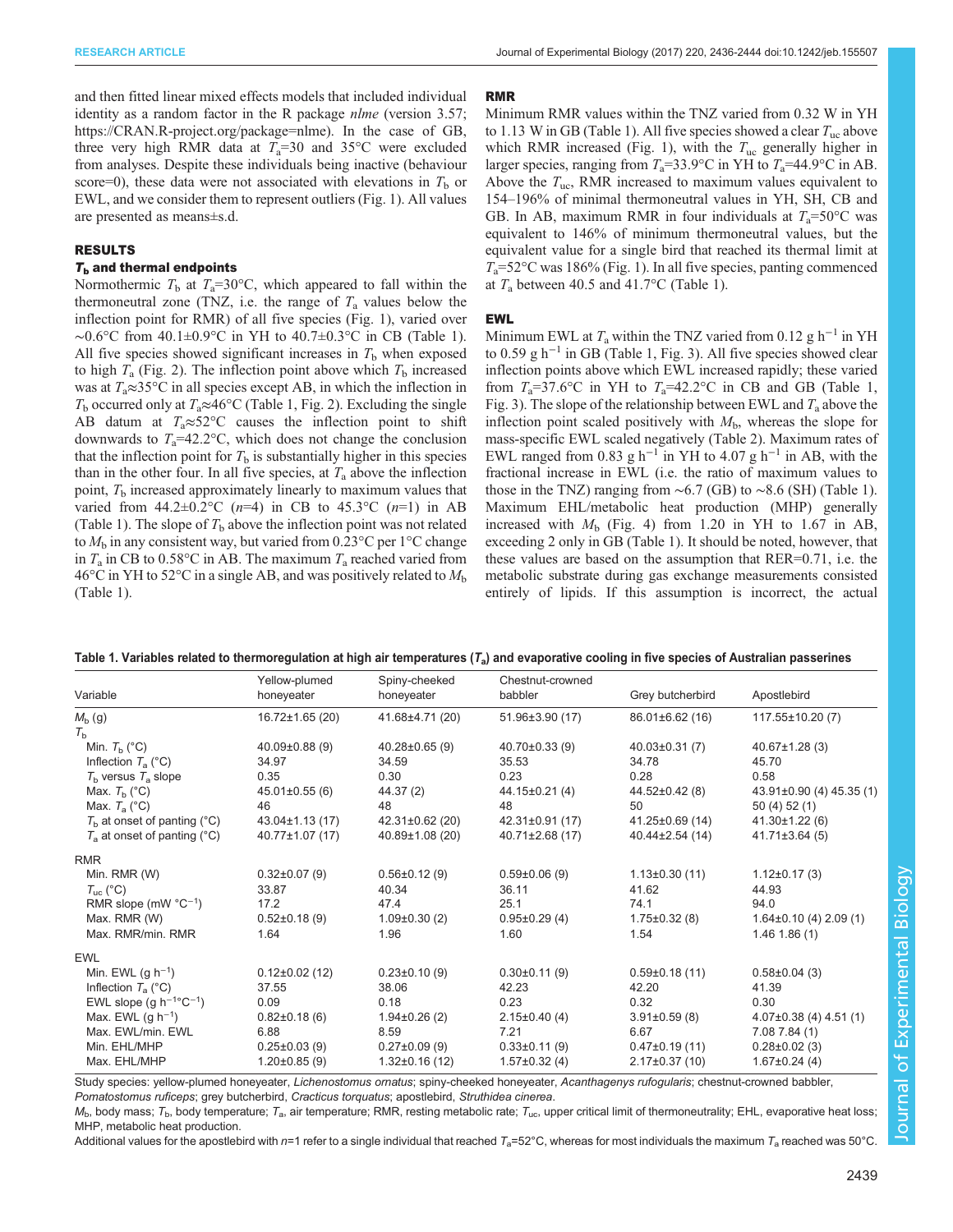<span id="page-4-0"></span>

#### Fig. 2. Relationship between body temperature  $(T_b)$  and  $T_a$  in five Australian passerines. Species as in [Fig. 1](#page-2-0). Open circles indicate individuals that reached thermal endpoints. For each species, the solid line is the upper portion of the segmented linear regression model that provided the best fit. The bottom right panel shows the regression models for all five species plotted together for comparative purposes (red, YH; green, SH; blue, CB; black, GB; pink, AB).

EHL/MHP values could be higher, ranging from 1.56 in YH to 2.84 in GB if the metabolic substrate consists solely of carbohydrates (i.e. RER=1.00).

## **DISCUSSION**

All five species showed patterns of thermoregulation at high  $T_a$  broadly similar to those of other passerines, with  $T_b$ increasing from normothermic values of ∼40°C to maxima around 44–45°C. The regulation of  $T_b$  below  $T_a$  was achieved via large increases in rates of evaporative heat dissipation, with EWL increasing to rates equivalent to 670–860% of resting values at thermoneutral  $T_a$ . These increases in EWL were brought about primarily via panting, with concomitant increases in MHP; all five species showed clearly defined upper critical limits of thermoneutrality.

## $T<sub>b</sub>$  and heat tolerance limits

The normothermic  $T<sub>b</sub>$  of the five species investigated here were all lower than the mean±s.d. resting active-phase  $T_b$  of 41.6±1.13°C reported for 298 passerines by [Prinzinger et al. \(1991\)](#page-8-0). The inflection  $T_a$  above which  $T_b$  increased was remarkably consistent among four of the species, varying by less than 1°C and averaging  $\sim$ 35°C. In contrast, AB showed an inflection  $T_a$  that was ~10°C higher than that of the other four species. It is also noteworthy that the inflection point for  $T<sub>b</sub>$  of YH, the smallest species, was less clearly defined than in any of the larger species (Fig. 2).

Maximum  $T<sub>b</sub>$  values associated with acute heat stress for all five species were within the same range as those recently reported for southern African passerines [\(Whitfield et al., 2015\)](#page-8-0), columbids from southern Africa and North America [\(McKechnie et al., 2016b](#page-8-0); [Smith et al., 2015\)](#page-8-0) and a southern African sandgrouse ([McKechnie](#page-8-0)

| Table 2. Mass-specific RMR and EWL rate at high $T_a$ in five species of Australian passerines |  |  |  |  |  |
|------------------------------------------------------------------------------------------------|--|--|--|--|--|
|------------------------------------------------------------------------------------------------|--|--|--|--|--|

| Variable                                                  | Yellow-plumed<br>honeyeater | Spiny-cheeked<br>honeyeater | Chestnut-crowned<br>babbler | Grey butcherbird   | Apostlebird        |
|-----------------------------------------------------------|-----------------------------|-----------------------------|-----------------------------|--------------------|--------------------|
| <b>RMR</b>                                                |                             |                             |                             |                    |                    |
| Min. RMR (mW $q^{-1}$ )                                   | $19.6 \pm 3.4(9)$           | $13.5 \pm 2.2$ (9)          | $11.6 \pm 1.5(9)$           | $13.8 \pm 4.0(11)$ | $9.8 \pm 1.5(3)$   |
| Max. RMR (mW $q^{-1}$ )                                   | $32.3 \pm 4.9$ (6)          | $24.1 \pm 6.0$ (2)          | $19.9\pm 6.0(4)$            | $20.9\pm4.3(8)$    | $14.7 \pm 1.3$ (4) |
|                                                           |                             |                             |                             |                    | 19.6(1)            |
| <b>EWL</b>                                                |                             |                             |                             |                    |                    |
| EWL in TNZ (mg $g^{-1}$ h <sup>-1</sup> )                 | $8.6 \pm 2.1(12)$           | $5.4\pm2.1(9)$              | $5.8\pm2.0(9)$              | $7.1 \pm 2.0$ (11) | $4.9 \pm 0.8$ (3)  |
| EWL slope (mg $g^{-1}$ h <sup>-1</sup> °C <sup>-1</sup> ) | 5.58                        | 4.36                        | 3.77                        | 2.95               | 2.95               |
| Max. EWL (mg $g^{-1}$ h <sup>-1</sup> )                   | $51.7 \pm 2.1$ (6)          | $43.2\pm6.9(2)$             | $45.3\pm8.7(4)$             | $46.5 \pm 5.9(8)$  | $36.5\pm4.5(4)$    |
|                                                           |                             |                             |                             |                    | 42.2(1)            |

Study species as in [Table 1](#page-3-0). TNZ, thermoneutral zone.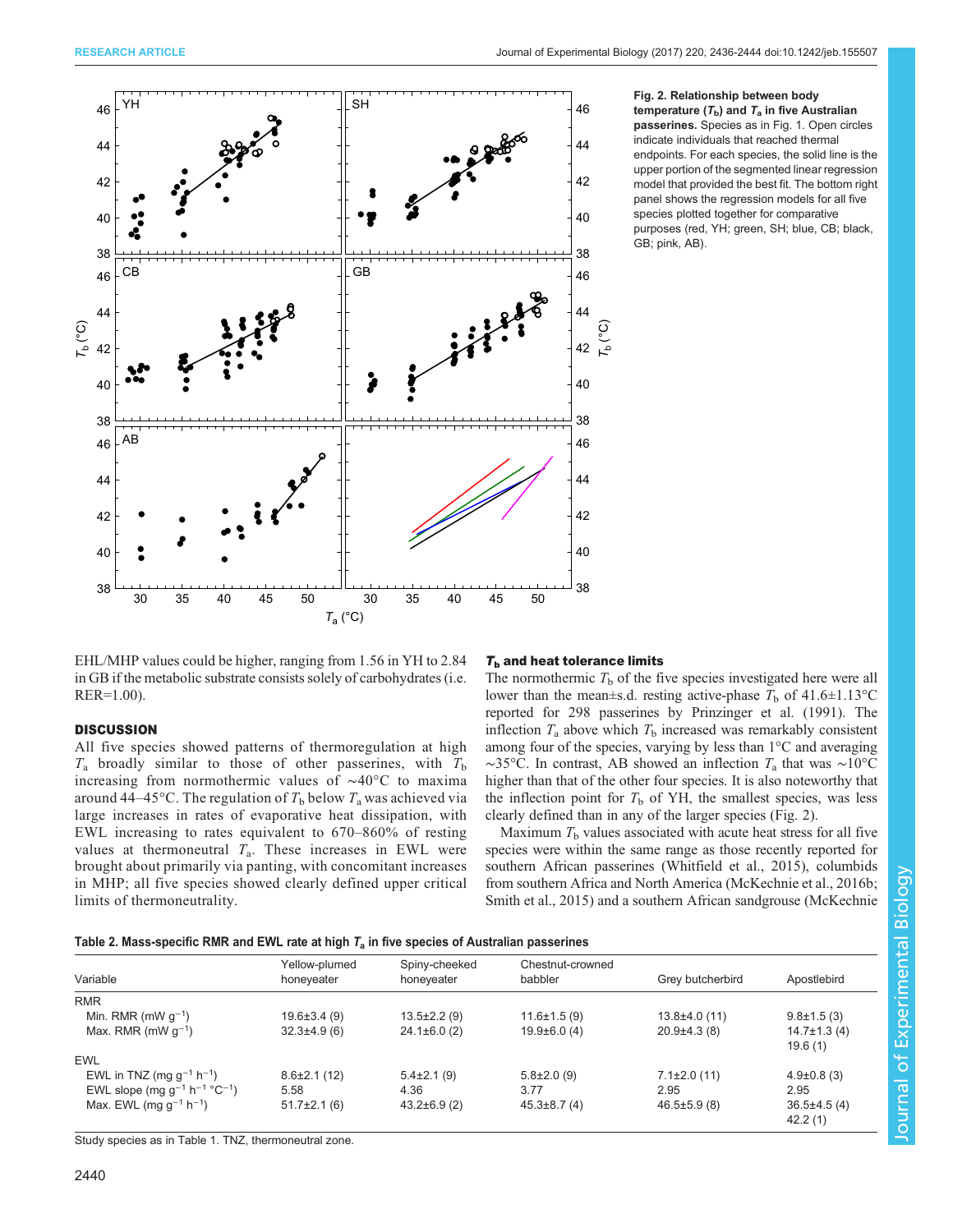<span id="page-5-0"></span>

Fig. 3. Relationship between evaporative water loss (EWL) and  $T_a$  in five Australian passerines. Species as in [Fig. 1.](#page-2-0) Open circles indicate individuals that reached thermal endpoints. For each species, the solid line is the upper portion of the segmented linear regression model that provided the best fit. Note that the scaling of the y-axes varies among panels. The bottom right panel shows the regression models for all five species plotted together for comparative purposes (red, YH; green, SH; blue, CB; black, GB; pink, AB).

[et al., 2016a](#page-8-0)), with all these studies involving the same methods as we used here. Similar  $T<sub>b</sub>$  maxima have been reported for other Australian passerines, including Spinifexbirds (Eremiornis carteri; 44.0°C; [Ambrose et al., 1996\)](#page-7-0) and Gouldian finches (Erythrura gouldiae;  $\sim$ 44.5°C; [Burton and Weathers, 2003\)](#page-8-0). Maximum T<sub>b</sub> values for Australian passerines are also similar to those reported in four Nearctic passerines ranging in  $M<sub>b</sub>$  from 11 to 46 g by [Weathers \(1981\)](#page-8-0) in his seminal analysis of the scaling of avian thermoregulation at high  $T_a$ . Although some authors have reported birds being able to tolerate  $T_b \approx 46^{\circ}$ C for brief periods [\(Brush, 1965](#page-8-0); Dmi'[el and Tel-Tzur, 1985](#page-8-0)) and avian lethal  $T<sub>b</sub>$  as high as ~48°C [\(Randall, 1943\)](#page-8-0), the picture that emerges from recent studies is that, in general,  $T_b \approx 45^{\circ}$ C is the approximate upper limit to physiological function for most birds. That these values are slightly more conservative than some reported in the earlier literature may reflect the fact that we actively avoided exposing birds to lethal  $T<sub>b</sub>$ .

The heat tolerance limits of the five species investigated here scaled positively with  $M_b$  [\(Fig. 5](#page-7-0)A), with the maximum  $T_a$  tolerated being lowest in YH, the smallest species investigated, and highest in AB, the largest. The heat tolerance limits of these species were conspicuously lower than those of the three southern African ploceids investigated by [Whitfield et al. \(2015\)](#page-8-0). For instance, SH and CB tolerated maximum  $T_a=48\degree C$ , whereas the similarly sized white-browed sparrow-weaver (Plocepasser mahali) tolerated  $T_a$ =54°C ([Whitfield et al., 2015\)](#page-8-0). The limited sample sizes preclude drawing general conclusions, but the currently available data suggest that there may be considerable phylogenetic and/or biogeographic variation in the scaling of passerine heat tolerance limits ([Fig. 5A](#page-7-0)). We suspect these differences may be related to the generally greater fractional increases in EWL among southern African ploceids compared with the Australian species investigated in the present study, which we discuss further below.

## RMR

All five species showed a clear  $T_{\text{uc}}$  above which RMR increased linearly. However, the Tuc varied among species by ∼11°C, and was not related to  $M<sub>b</sub>$  in any obvious way. The large variation in  $T<sub>uc</sub>$ among species was not reflected by variation in the  $T_a$  associated with the onset of panting; the latter varied by less than 1.5<sup>o</sup>C among the five species. This absence of a clear link between the onset of panting and increases in RMR above thermoneutral values contrasts with recent data for Burchell's sandgrouse (Pterocles burchelli) [\(McKechnie et al., 2016a](#page-8-0)). The Tuc for AB (∼45°C) is one of the highest yet reported in a passerine [\(Tieleman et al., 2002](#page-8-0); [Weathers,](#page-8-0) [1981; Whitfield et al., 2015](#page-8-0)). It is also noteworthy that the estimated  $T_{\text{uc}}$  for this species is nearly 4°C higher than the mean  $T_a$  associated with the onset of panting ([Table 1\)](#page-3-0). Overall, the lack of a clear link between the onset of panting and the  $T_{\text{uc}}$  of the five species investigated here is difficult to explain.

The fractional increases in RMR at  $T_a > T_{\text{uc}}$  (increases of 50–100%) above thermoneutral values) are quantitatively similar to those of three southern African ploceid passerines (30–60%; [Whitfield et al.,](#page-8-0) [2015\)](#page-8-0), and smaller than those reported for a sandgrouse (∼150%; [McKechnie et al., 2016a](#page-8-0)).

## EWL

In all five species, the relationship between EWL and  $T_a$  followed the typical avian pattern of low, relatively constant EWL at moderate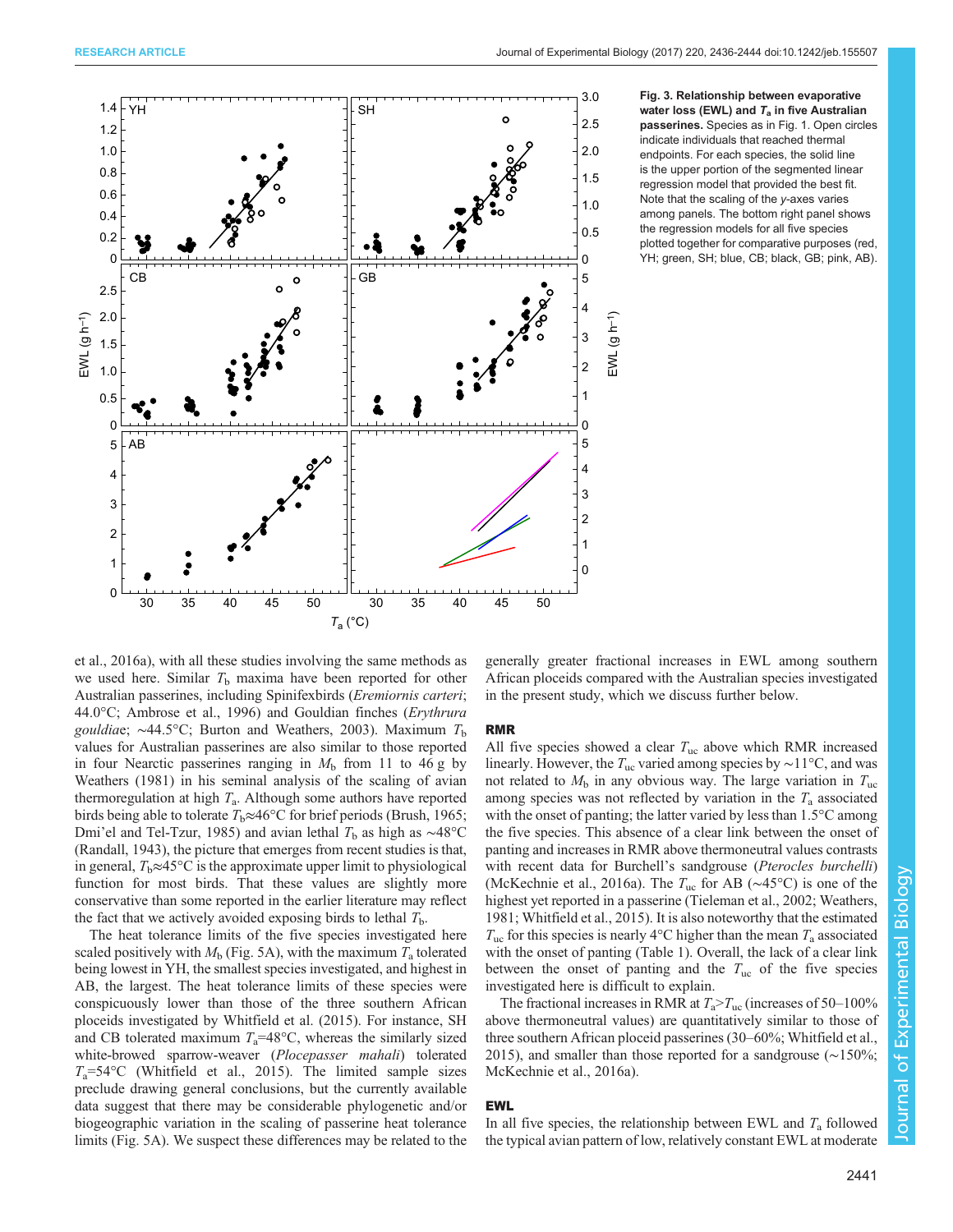<span id="page-6-0"></span>

Fig. 4. Relationship between evaporative heat loss/metabolic heat production (EHL/MHP) and  $T_a$  in five Australian passerines. Species as in [Fig. 1](#page-2-0). For each species except AB, the solid line is the upper portion of the segmented linear regression model that provided the best fit. In the case of AB, no inflection point was evident, and the solid line shows a linear regression. The dashed lines show the relationship if EHL/MHP is recalculated assuming carbohydrate metabolism, i.e. respiratory exchange ratio=1.0. The bottom right panel shows the regression models for all five species plotted together for comparative purposes (red, YH; green, SH; blue, CB; black, GB; pink, AB).

 $T_a$ , and rapid, approximately linear increases in EWL at  $T_a$ approaching or exceeding normothermic  $T<sub>b</sub>$  ([Fig. 3](#page-5-0)). Minimum rates of EWL at thermoneutral  $T_a$  were higher than those predicted by the equation for arid-zone passerines presented by [Williams](#page-8-0) [\(1996\)](#page-8-0), being equivalent to 154–214% of predicted values. However, that equation was based on EWL typically measured at  $T_a=25\textdegree C$ , below the  $T_a$  range involved in the present study. The inflection  $T_a$  above which EWL began to increase was close to normothermic  $T<sub>b</sub>$  in all five species investigated here, ranging from 37.6°C in YH to 42.2°C in CB and GB.

The slopes of mass-specific EWL versus  $T_a$  above the inflection point for all five species were substantially above those expected, ranging from 158% (YH) to 219% (AB) of predicted values [\(Fig. 5D](#page-7-0)). Maximum rates of EWL were equivalent to 6.5–8.5 times baseline levels at  $T_a=30-35\text{°C}$ , with no obvious relationship between  $M<sub>b</sub>$  and the ratio of maximum to baseline EWL. Maximum cooling efficiencies (i.e. maximum EHL/MHP values) were similar to the range reported for southern African ploceids (1.41–2.22; [Whitfield et al., 2015](#page-8-0)), with only GB showing EHL/ MHP>2.0. Passerines in general hence appear to have maximum cooling efficiencies equivalent to EHL/MHP<2.0; the notion that this applies to much larger passerines too is supported by the EHL/ MHP of 1.67 at  $T_a = 50^{\circ}\text{C}$  in the brown-necked raven (*Corvus corax*) ruficollis) reported by [Marder \(1973\)](#page-8-0).

One consistent difference between the five Australian passerines investigated here and the three southern African species examined by [Whitfield et al. \(2015\)](#page-8-0) concerns the ratios of maximum EWL to EWL at moderate temperatures (i.e. at  $T_a$  below the inflection point). In the five Australian species, this ratio averaged  $7.3\pm0.8$ ,

African species (15.1±3.9; [Whitfield et al., 2015\)](#page-8-0). Whereas data exist for too few species to permit a rigorous statistical examination, a cursory assessment of the scaling of baseline and maximum EWL in the eight species involved suggests that the larger fractional increases in the southern African species arise from a combination of lower baseline and greater maximum rates of EWL ([Fig. 5C](#page-7-0)). We argue that these differences in the scope for increases in EWL above baseline levels are probably the mechanism underlying the apparent variation in the scaling heat tolerance limits ([Fig. 5A](#page-7-0)), whereby three southern African ploceids have substantially higher heat tolerance limits than the five Australian species. One environmental variable that may be related to maximum rates of EWL, and hence upper limits to heat tolerance, is water availability. Although a greater scope for increasing rates of EWL above baseline levels confers higher heat tolerance, higher maximal rates of water loss also reduce time to dehydration and require the availability of surface water and/or may constrain diets to those with high preformed water availability. Therefore, future evaluations of this trait should also consider potential differences in behaviour and ecology to fully appreciate the drivers and constraints experienced by birds inhabiting these different biogeographic regions.

approximately half the corresponding mean for the three southern

## Conclusions

Our data on thermoregulation at environmental temperatures above  $T<sub>b</sub>$  in five Australian passerines varying ~7-fold in  $M<sub>b</sub>$  support the notion that evaporative cooling in the Passeriformes is generally less efficient than is the case in orders such as Columbiformes and Caprimulgiformes. Compared with these last two orders, passerines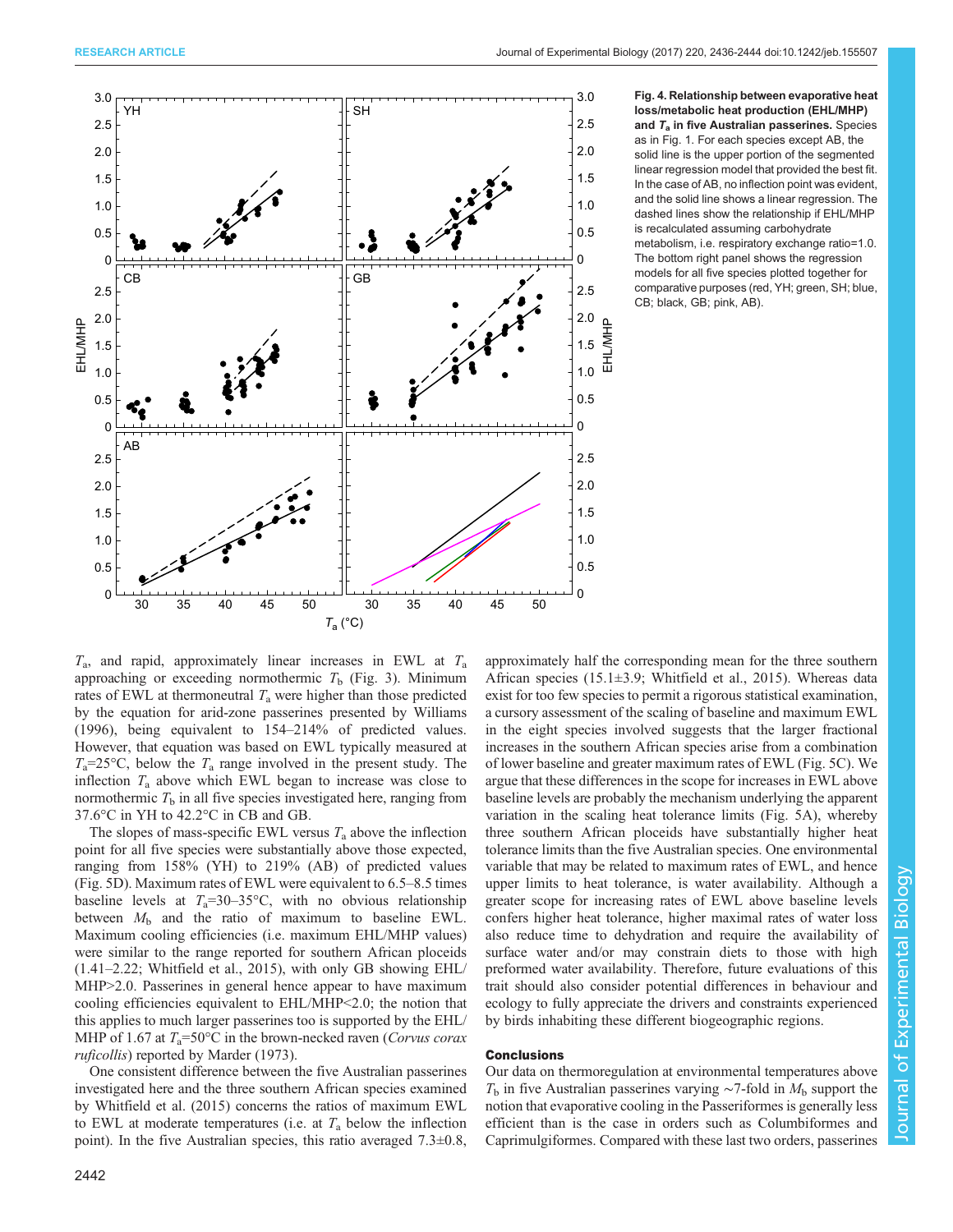<span id="page-7-0"></span>

Fig. 5. Scaling of heat tolerance and evaporative cooling parameters in five Australian and three southern African passerines. Australian species as in [Fig. 1;](#page-2-0) data for the southern African species are from [Whitfield et al. \(2015\).](#page-8-0) (A) Heat tolerance limits were consistently higher for the three southern African ploceids (open symbols) than for the five Australian species (filled symbols). (B) The ratio of maximum EWL to baseline EWL in the thermoneutral zone was also substantially higher in southern African ploceids than in the Australian species investigated in the present study. (C) This difference in fractional increases in EWL appears to arise from a combination of lower baseline EWL (circles) and higher maximum EWL (triangles) in the southern African ploceids (open symbols) compared with the Australian species (filled symbols). EWL was measured in g h<sup>-1</sup> and  $M<sub>b</sub>$  in g. (D) The slopes of mass-specific EWL versus  $T_a$  (in mg g<sup>−1</sup> h<sup>−1</sup> °C<sup>−1</sup>) in the five Australian species investigated here (filled symbols) are all relatively high compared with allometrically expected values.  $M<sub>b</sub>$  was measured in g. Data for the three southern African ploceids are shown by open symbols; the grey symbols and line show the avian data included and regression model fitted by [McKechnie and](#page-8-0) [Wolf \(2010\).](#page-8-0)

show more rapid increases in EWL, RMR and  $T<sub>b</sub>$  with increasing  $T<sub>a</sub>$ , and lower maximum heat dissipation capacity measured as maximum EHL/MHP [passerines: 1.2–2.2 ([Whitfield et al., 2015](#page-8-0); present study); columbids: 2.3–4.7 ([McKechnie et al., 2016b](#page-8-0); [Smith](#page-8-0) [et al., 2015\)](#page-8-0); caprimulgids: 3.0–5.2 [\(Dawson and Fisher, 1969](#page-8-0); O'[Connor et al., 2017](#page-8-0))]. This marked among-order variation in evaporative cooling efficiency appears to arise from the primary avenues of heat dissipation involved: panting in passerines, cutaneous evaporation in columbids, and gular flutter using a comparatively massive buccal surface in caprimulgids.

Although our results highlight some quantitative traits common to all passerines investigated to date, they also reveal marked variation within this order. The five Australian species examined here had markedly lower heat tolerance than three southern African ploceids investigated previously, tolerating  $T_a$  maxima 2–6°C lower. The mechanism responsible for this more modest heat tolerance in the Australian species appears to involve a reduced scope for increasing EWL above baseline levels; the fractional increases in EWL were approximately half those in the southern African ploceids.

It remains unclear whether these differences between Australian and southern African passerines arise from phylogenetic differences or adaptive variation, and our sample sizes are too small to rigorously identify the sources of variation involved. The present study involved members of four families, whereas the study by [Whitfield et al.](#page-8-0) [\(2015\)](#page-8-0) involved just one. The two study sites are climatically similar, although the two sites in the Kalahari Desert where [Whitfield et al.](#page-8-0) [\(2015\)](#page-8-0) collected their data are hotter, with a mean mid-summer maximum  $T_a$  of 37.7 $\pm$ 3.7°C (data for Twee Rivieren, [Noakes et al.,](#page-8-0) [2016\)](#page-8-0) versus 33.8±5.7°C for Gluepot Reserve. Testing the hypothesis that broad differences among passerine communities in terms of their heat tolerance and evaporative cooling capacity are related to climate will require far more data than are currently

available. Nevertheless, it is striking that 7 g verdins (Auriparus flaviceps) from North America's intensely hot Sonoran Desert were able to tolerate  $T_a = 50^{\circ}$ C ([Wolf and Walsberg, 1996a,b](#page-8-0)), a  $T_a$  higher than those tolerated by scaly-feathered weaver and YH, two comparatively sized (10–16 g) southern African and Australian species [\(Whitfield et al., 2015](#page-8-0); present study). This observation is consistent with the idea that biogeographic variation in passerine heat tolerance may be functionally linked to broad-scale climatic differences, and moreover suggests that testing hypotheses concerning adaptive correlations between climate and passerine evaporative cooling capacity may prove fruitful.

#### Acknowledgements

We thank BirdLife Australia for allowing us to conduct this research on their property. The Gluepot Reserve management committee, particularly chair Duncan MacKenzie and volunteer rangers Tim and Shirley Pascoe, are thanked for their assistance and advice. An anonymous reviewer provided constructive comments that improved the quality of the manuscript.

## Competing interests

The authors declare no competing or financial interests.

#### Author contributions

Conceptualization: A.E.M., B.O.W.; Formal analysis: A.E.M., A.R.G.; Investigation: A.R.G., T.J.M., E.S., W.T.; Resources: B.O.W.; Writing - original draft: A.E.M.; Writing - review & editing: A.E.M., A.R.G., T.J.M., E.S., W.T., B.O.W.

#### Funding

This material is based on work supported by the National Science Foundation [IOS-1122228 to B.O.W.]. Any opinions, findings and conclusions or recommendations expressed in this material are those of the author(s) and do not necessarily reflect the views of the National Science Foundation.

#### References

[Ambrose, S. J., Bradshaw, S. D., Withers, P. C. and Murphy, D. P.](http://dx.doi.org/10.1071/ZO9960107) (1996). Water [and energy balance of captive and free-ranging Spinifexbirds \(](http://dx.doi.org/10.1071/ZO9960107)Eremiornis carteri) [North \(Aves: Sylviidae\) on Barrow Island, Western Australia.](http://dx.doi.org/10.1071/ZO9960107) Aust. J. Zool. 44, [107-117.](http://dx.doi.org/10.1071/ZO9960107)